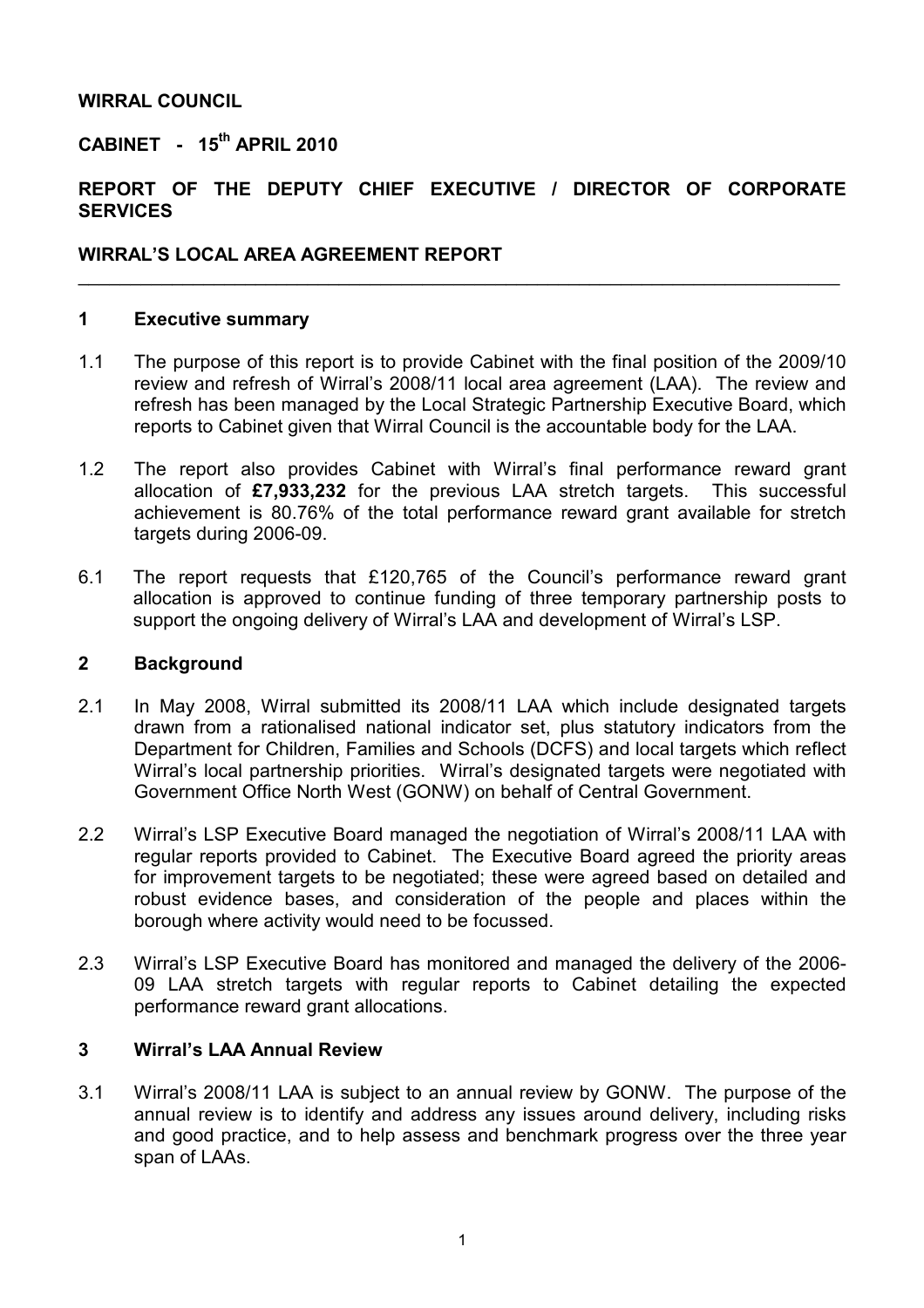- 3.2 Wirral LSP submitted a half year performance and risk report in November 2009 for the annual review which covered the following areas:
	- Delivery arrangements for designated LAA targets
	- Issues highlighted in Wirral's 2009 Comprehensive Area Assessment (CAA)
	- Wherever possible, an assessment of the risks to the achievement of designated LAA targets, together with brief explanations of mitigating actions and residual risks
	- Exception reporting on progress against designated targets or other national indicators
- 3.3 The findings from Wirral's second annual review have been positive with feedback from GONW advising that, overall, good progress has been made and some excellent examples of good practice identified.

# 4. What's working well?

- 4.1 The Review considered the current Partnership arrangements which were felt to be operating more effectively due to:
	- Improved governance and delivery structures
	- Development of a Comprehensive Engagement Strategy as a framework to move forward
	- Formal adoption of the Sustainable Community Strategy and framework for reviewing partnership delivery of Wirral's long term vision
	- A performance management culture that continues to focus on addressing key challenges
	- Improved analytical information supporting the performance framework
- 4.2 The half year performance and risk report highlighted the following indicators as achieving targets and where good progress is being made:
	- NI 15 Serious violent crime
	- NI 20 Assault with injury
	- NI 39 Alcohol-harm related hospital admission rates
	- NI 55 Obesity amongst primary school age children in Reception Year
	- NI 123 Stopping smoking
	- NI 156 Number of households living in temporary accommodation
	- NI 192 Household waste recycled and composted
	- NI 195 a-d Improved street and environmental cleanliness, good progress has been made particularly to reduce inequalities within the borough.
- 4.3 Areas which were judged by the joint inspectorate to be performing well in the CAA area assessment included the following:
	- Response to the Recession
	- Crime and Community Safety
	- Children's Services
	- Recycling
- 4.4 Progress will continue to be closely monitored by the LSP Executive Board through the regular performance and risk reports presented to the Board.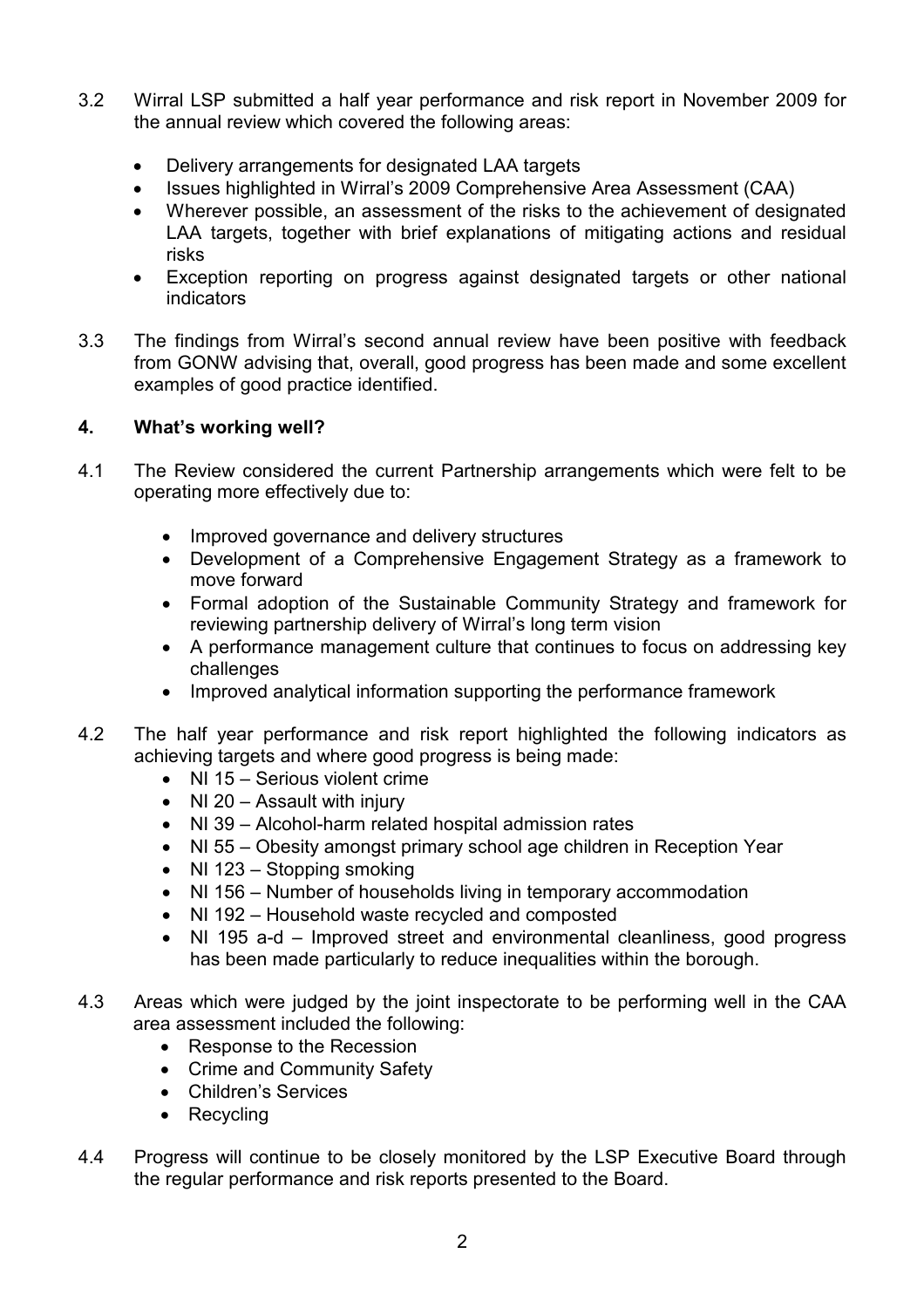# 5. Areas for improvement

- 5.1 The area assessment element of CAA for Wirral identified the following as priority areas of improvement for the LSP over the next year:
	- Adult Safeguarding
	- Health Inequalities
	- Tackling Inequalities
	- Impact of Recession
- 5.2 Additionally, the half year LAA performance and risk report presented to the Board in November 2009 identified indicators assessed as not on target as follows:
	- NI 68 Percentage of referrals to children's social care going on to initial assessment
	- NI 117 Young people not in education, employment or training
	- NI 130 Social Care Clients receiving self directed support
	- NI 151 Overall employment rate
	- NI 153 Working age people claiming out of work benefits in the worst performing neighbourhoods
	- NI 154 Net additional homes provided
- 5.3 The review considered each of these areas and identified a significant amount of partnership activity already underway. Discussions will be ongoing with GONW and sector support organisations to determine any additional support that may be required to assist delivery.

 The following table outlines the review findings for each area of improvement and Wirral's Partnership response:

| for<br><b>Area</b><br>improvement                                                                              | <b>Review Finding</b>                                                                                                                                                                                                                                              | <b>Partnership response</b>                                                                                                                                                                                                                                                                                           |  |
|----------------------------------------------------------------------------------------------------------------|--------------------------------------------------------------------------------------------------------------------------------------------------------------------------------------------------------------------------------------------------------------------|-----------------------------------------------------------------------------------------------------------------------------------------------------------------------------------------------------------------------------------------------------------------------------------------------------------------------|--|
| Adult<br>Safeguarding                                                                                          | Current activity should be sufficient<br>to bring performance back on track.<br>is the set of the set of the set of the set of the set of the set of the set of the set of the set o<br>available<br>from<br>Support<br>Department of Health staff<br>in.<br>GONW. | Additional resources and<br>training<br>available<br>should<br>improve<br>now<br>A<br>safeguarding<br>performance.<br>strategy will be adopted by the<br>Partnership.<br>This will this will remain a priority for<br>the Partnership.                                                                                |  |
| Percentage of<br>referrals<br>to<br>children's<br>social<br>care<br>to<br>going<br>on<br>initial<br>assessment | Current activity should be sufficient<br>to bring performance back on track.<br>Support is available<br>from<br>Department of Children, Schools<br>and Families staff in GONW.                                                                                     | Additional resources, training and<br>flow<br>improvements should<br>data<br>address performance issues.<br>This will remain a priority for the<br>Partnership and is already subject to<br>regular monitoring by the LSP<br>Board<br>the<br>Executive<br>through<br>quarterly performance<br>risk<br>and<br>reports. |  |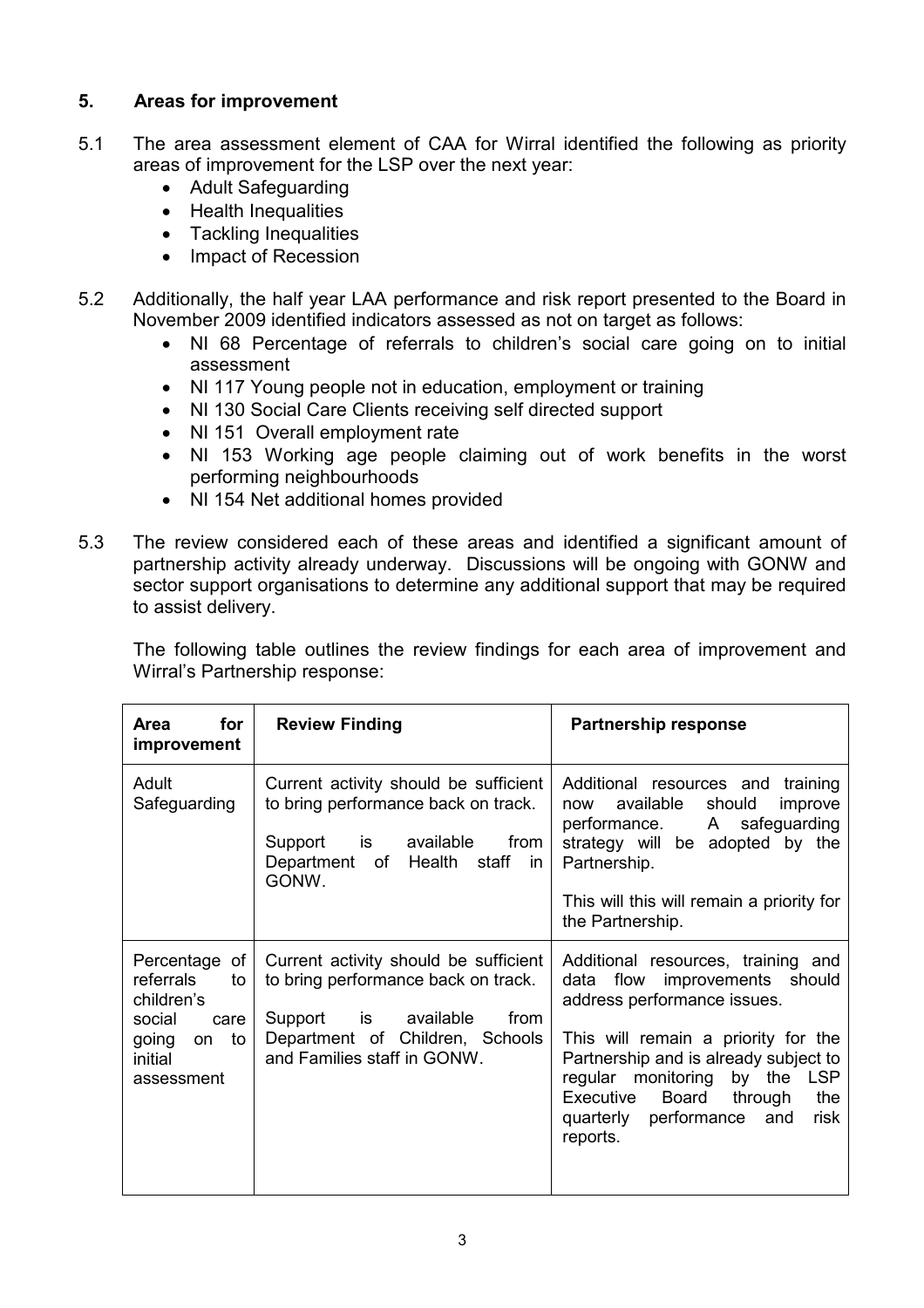| for<br><b>Area</b><br>improvement                                     | <b>Review Finding</b>                                                                                                                                                                                                                                                                                                                                                                                                                                                                                                                                                                                                                                                                                         | <b>Partnership response</b>                                                                                                                                                                                                                                                                                                                                                                                     |  |
|-----------------------------------------------------------------------|---------------------------------------------------------------------------------------------------------------------------------------------------------------------------------------------------------------------------------------------------------------------------------------------------------------------------------------------------------------------------------------------------------------------------------------------------------------------------------------------------------------------------------------------------------------------------------------------------------------------------------------------------------------------------------------------------------------|-----------------------------------------------------------------------------------------------------------------------------------------------------------------------------------------------------------------------------------------------------------------------------------------------------------------------------------------------------------------------------------------------------------------|--|
| Impact of the<br>recession                                            | The Review concluded that the<br>impact and recovery from<br>the<br>recession would have a significant<br>impact on the Partnership's ability to<br>successfully address a range of<br>priorities<br>including<br>NEET,<br>Worklessness and Housing.<br>Despite Partnership efforts, concern<br>remains about the two worklessness<br>indicators - NI 151 and NI153 - and<br>there is an opportunity, reflecting the<br>difficulties<br>national<br>caused<br>by<br>recession, for the Partnership to<br>renegotiate targets for these two<br>There is a similar<br>indicators.<br>opportunity to renegotiate NI 154 to<br>reflect the adverse impact that the<br>recession has had on the housing<br>market. | The Partnership is in the process of<br>developing and implementing a<br>recovery plan which will be regularly<br>reported to Cabinet and the LSP<br><b>Executive Board.</b><br>The impact of the recession and<br>Partnership response is subject to a<br>regular report to the LSP Executive<br>Board and a partnership group has<br>been established.<br>Targets will be subject to refresh<br>negotiations. |  |
| Young people<br>not<br>in.<br>education,<br>employment<br>or training | NEET performance is improving<br>against a very difficult economic<br>vindicating<br>backdrop,<br>the<br>Partnership's<br>decision to<br>focus<br>Working Neighbourhood<br>Funding<br>specifically on<br>very<br>tackling<br>worklessness, for example, the<br>successful Apprenticeship Scheme.                                                                                                                                                                                                                                                                                                                                                                                                              | This will remain a priority for the<br>partnership and is already subject to<br>regular monitoring<br>by the<br>LSP<br>Executive<br>Board<br>through<br>the<br>quarterly performance<br>and<br>risk<br>reports.                                                                                                                                                                                                 |  |
| Health<br>inequalities                                                | The importance of Tackling Health<br>Inequalities was covered during the<br>Review, particularly the challenge<br>faced by the Partnership in reducing<br>premature mortality, rated as amber<br>risk at quarter two. This area should<br>continue to be a priority issue for the<br>LSP over the next year.                                                                                                                                                                                                                                                                                                                                                                                                  | The Partnership has approved a<br>health inequalities action plan which  <br>will regularly reported to the LSP<br>Executive Board.<br>This will remain a priority for the<br>Partnership.                                                                                                                                                                                                                      |  |
| Tackling<br>inequalities                                              | The Review discussed the progress<br>that the Partnership was making in<br>tackling inequalities generally within<br>the Borough and considered how it<br>could be more explicit about whether<br>how<br>its<br>activities<br>and<br>were<br>addressing inequalities.                                                                                                                                                                                                                                                                                                                                                                                                                                         | The quarterly performance and risk<br>include<br>specific<br>focus<br>reports<br>regarding how the Partnership is<br>tackling inequalities within Wirral.<br>Further work will be undertaken to<br>define how partnership activity is<br>narrowing the gap.                                                                                                                                                     |  |
| Self<br>directed<br>support                                           | Pilot phase ready to be rolled out.                                                                                                                                                                                                                                                                                                                                                                                                                                                                                                                                                                                                                                                                           | This will remain a priority for the<br>Partnership and is already subject to<br>regular monitoring<br>by the LSP<br>Executive<br>Board<br>through<br>the                                                                                                                                                                                                                                                        |  |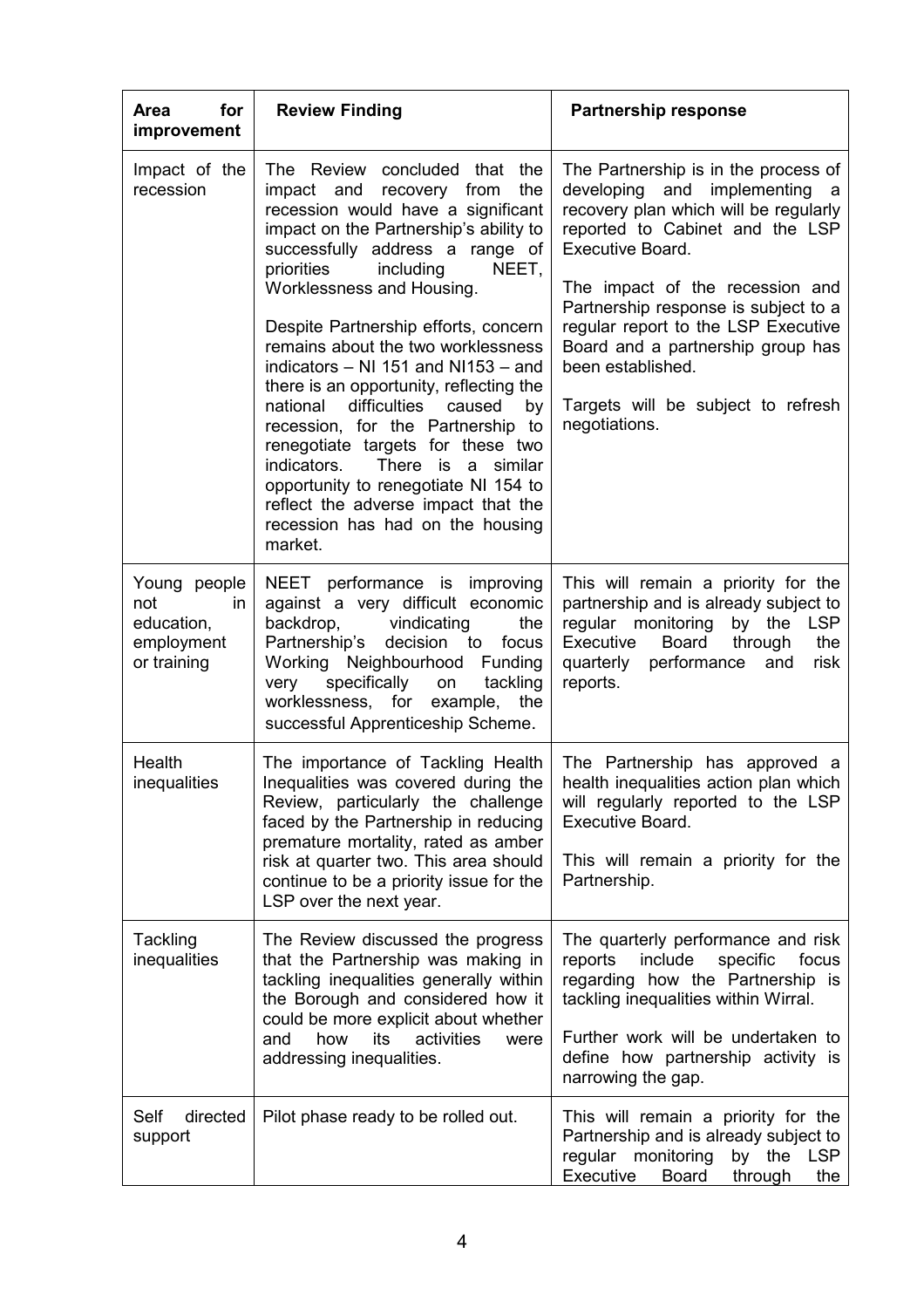| for<br><b>Area</b><br>improvement | <b>Review Finding</b> | <b>Partnership response</b>                      |  |
|-----------------------------------|-----------------------|--------------------------------------------------|--|
|                                   |                       | risk<br>quarterly<br>performance and<br>reports. |  |

- 5.3 The annual review concluded that the LAA priorities should continue to be regularly reported to the LSP Executive Board with specific focus on the following areas:
	- Tackling Health Inequalities
	- Impact of the recession
	- Adult Safeguarding
	- NEET
	- Self Directed Support for Social Care Clients

# 6. Wirral's 2008/11 refreshed LAA

6.1 The LSP Executive Board has overseen the 2009/10 refresh of the final year targets within the 2008/11 LAA. The refresh negotiations has been managed through discussions between officers of GONW and Wirral LSP theme leads. It has been confirmed that Wirral would be eligible to claim £2,281,175.95 performance reward grant if all targets are met by 2010-2011.

 Appendix one of this report provides Cabinet with the refreshed version of Wirral's 2008/11 LAA.

- 6.2 Due to the challenging timescales involved in this process the LSP Executive Board gave delegated authority to the Council's Chief Executive, in consultation with the Leader of the Council / Chair of the LSP Executive Board, to agree the final negotiated targets in the agreement.
- 6.3 Wirral submitted the final draft of the 2008/11 LAA to GONW on 17<sup>th</sup> March 2010.

# 7. PERFORMANCE REWARD GRANT ALLOCATION

- 7.1 The performance reward grant (PRG) for the achievement of stretch targets is payable 50% revenue and 50% capital over two years (2009/10 and 2010/11) as previously reported to Cabinet and the LSP Executive Board. A contribution (£100k) was agreed to be awarded to the community and voluntary sector (the "Network") from the overall PRG received. Indicative allocations were previously approved by Cabinet in January 2009.
- 7.2 The final allocations below have been updated to reflect final performance information and were approved to be spent within Wirral by the identified organisations / partnerships by the LSP Executive Board in March 2010. The allocations are based on a review of the contribution partners have made to the delivery of the stretch targets and previously agreed by Cabinet in January 2009.

| Partner / agency      | Capital<br>allocation | Revenue<br>allocation | <b>Total allocation</b> |
|-----------------------|-----------------------|-----------------------|-------------------------|
| <b>Wirral Council</b> | £2,942,618            | £2,920,765            | £5,863,383              |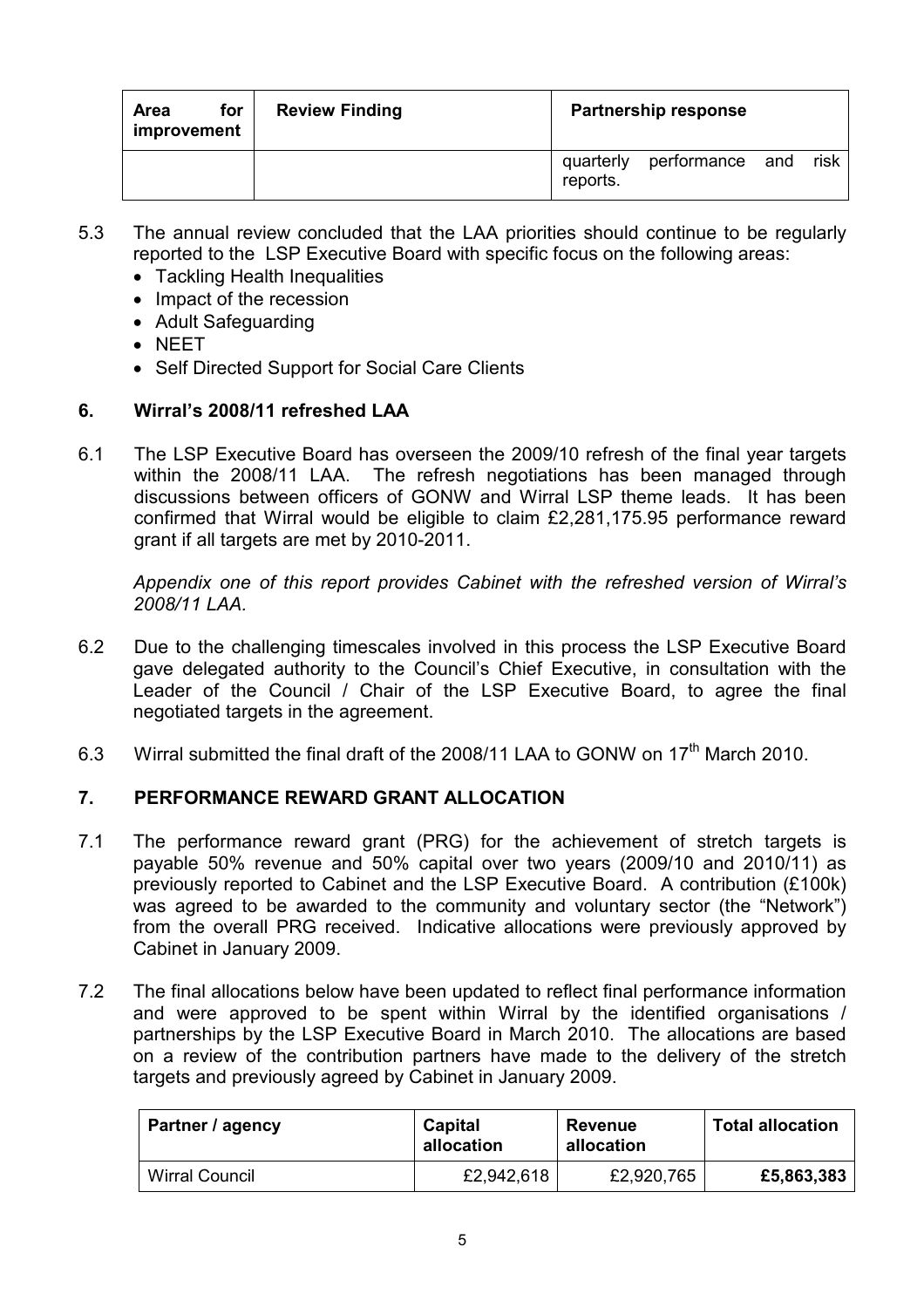| Partner / agency                                                          | Capital<br>allocation | <b>Revenue</b><br>allocation | <b>Total allocation</b> |
|---------------------------------------------------------------------------|-----------------------|------------------------------|-------------------------|
| <b>NHS Wirral</b>                                                         | £548,662              | £504,248                     | £1,052,910              |
| <b>Disorder</b><br>Wirral<br>Crime<br>and<br><b>Reduction Partnership</b> | £439,685              | £406,140                     | £845,825                |
| Drug and Alcohol Action Team                                              | £22,551               | £22,363                      | £44,914                 |
| Community and Voluntary Sector<br>(Network)                               |                       | £100,000                     | £100,000                |
| Citizens Advice Bureau                                                    | £4,258                | £4,257                       | £8,515                  |
| <b>Bebington TUC</b>                                                      | £655                  | £655                         | £1,310                  |
| Age Concern                                                               | £8,187                | £8,188                       | £16,375                 |
| <b>Overall</b>                                                            | £3,966,616            | £3,966,616                   | £7,933,232              |

- 7.3 The payment of performance reward grant will be on the Department of Communities and Local Government condition that in overall terms the grant is allocated 50% to revenue and 50% for capital. As the accountable body, Wirral Council will be responsible for verifying that expenditure has met this requirement and would be liable for any breach in conditions.
- 7.4 In order to satisfy the grant requirement it is proposed that with the exception of the Third Sector recipients, the accountable body will distribute reward grant once confirmation has been received from partners that the monies have been expended in accordance with the grant conditions. Spot checks and/or the submission of supporting evidence may be required to verify compliance.
- 7.5 As cash flow is particularly important to Third Sector organisations and given the current economic climate it is proposed that these monies will be paid in stages in advance (early in 2010/11 and 2011/12). Appropriate guidance will be circulated and monitoring arrangements implemented to ensure that compliance to the grant conditions can be verified.
- 7.6 Cabinet have previously approved a £1.4 million revenue allocation from the LAA performance reward grant in the 2009/10 and 2010/11 Council budgets. Cabinet are requested to approve that funds achieved over and above this allocation be allocated to the continuance of temporary posts within the Corporate Performance Team. This would allocate £120,765 to continue to fund partnership performance and support officer posts, which provide an important resource to the Partnership and have made a significant contribution to the work of the Partnership. A robust performance management and risk framework has led to the successful achievement of LAA stretch targets performance reward grant. In January 2010, GONW led an annual review of Wirral's LSP and LAA and considered the current partnership arrangements were felt to be operating more effectively due to the work of the corporate performance team and these posts. (See 4.1 above)

#### 8. Financial implications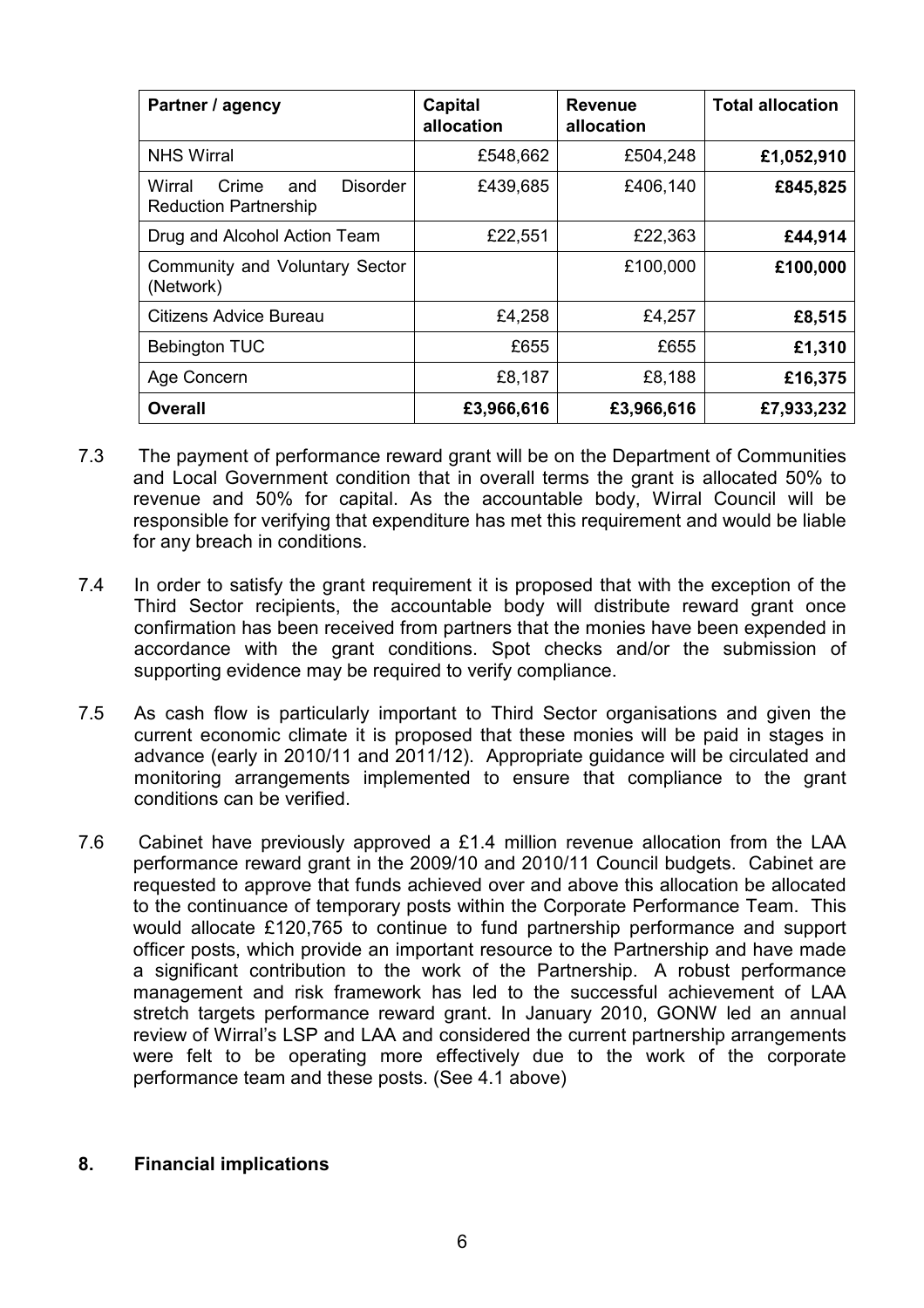8.1 The financial implications are set out in 5.1 and 5.2 of this report. £7,933,232 performance reward grant will be received over the financial years 2009/10 and 2010/11. The grant is 50% revenue / 50% capital, the amount available for Council revenue is £2.8 million and this was reflected in budgets for 2009/10 and 2010/11. This was agreed by Cabinet on 10 December 2008 and built into the projected budget for 2009/10 and subsequent budget projections for 2010/11.

# 9. Staffing implications

9.1 The staffing implications are outlined in section 5.6 of this report. The Local Strategic Partnership Executive Board allocated remaining LAA resources to part fund three temporary partnership posts within the Council's Corporate Performance Team. The posts were established to provide additional support to the LSP and delivery of Wirral's Sustainable Community Strategy and LAA. Additional funds were also allocated by NHS Wirral to fund these posts. The posts were recruited on a two year fixed term basis and are located within the Council's Corporate Policy Team. If no additional funding is allocated to fund these posts after July 2011, the posts will end and the staff will be treated in compliance with the Council's Redeployment Policy.

# 10. Equal Opportunities / Equality Impact Assessment implications

10.1 There are no equal opportunities implications arising directly from this report. The equality impact assessment for the 2008/11 LAA has been reviewed and is attached as an appendix to this report.

### 11. Health impact assessment

11.1 The delivery of Wirral's 2008/11 LAA will have positive impact on health. A programme to increase the capacity within the Council for conducting health impact assessments is being developed.

# 12. Community Safety implications

12.1 Community safety is a key theme which will be addressed through Wirral's 2008/11 LAA and associated improvement targets.

# 13. Local Agenda 21 implications

13.1 The environment is a key theme which will be addressed through Wirral's 2008/11 LAA and associated improvement targets.

#### 14. Planning implications

14.1 There are no planning implications arising directly from this report.

# 15. Anti-poverty implications

15.1 Anti-poverty will be addressed through the Wirral's 2008/11 LAA and associated improvement targets.

# 16. Human Rights implications